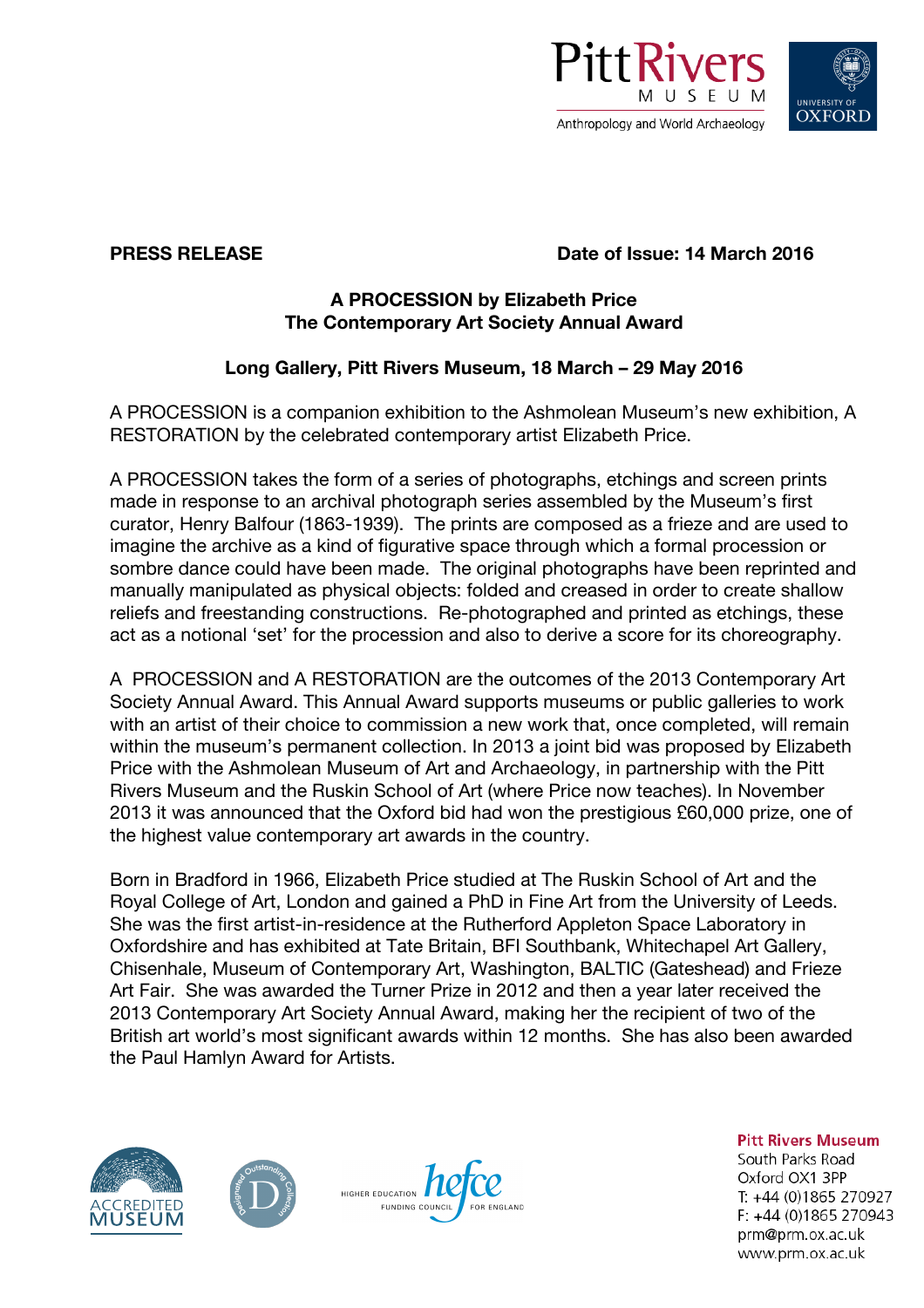

Price specialises in making narrative videos for gallery installation, incorporating digital photography, motion graphics, animation and sound. Each work features existing photographs, documents and texts, which are re-photographed and digitally archived over many months.

#### **ENDS**

#### **Notes for Editors**

- The Pitt Rivers Museum is one of Oxford's most popular attractions, famous for its period atmosphere and outstanding collections from many cultures around the world, past and present. Admission, exhibitions and most events are FREE.
- The Pitt Rivers Museum was founded in 1884 when General Pitt-Rivers, an influential figure in the development of archaeology and evolutionary anthropology, gave his personal collection of some 30,000 items to the University on condition that a museum was built to house the material, and that a post was created to lecture in anthropology. Today the collection numbers some 600,000 items and the Museum remains an active department of Oxford University, doing and supporting research and teaching in archaeology and anthropology.
- The Contemporary Art Society seeks to encourage an appreciation and understanding of contemporary art by a wide audience and to donate works by important 20<sup>th</sup> century and new artists to UK museums and public galleries. Since 1910 the Society has donated over 8000 works, including Bacon, Freud, Hepworth and Moore through to more contemporary influential artists, to museums and public galleries and encourages philanthropy and art collecting in the UK.
- The Contemporary Art Society Annual Award for Museums has been running since 2009 and is one of the highest value contemporary art prizes. It supports a UKbased museum or public gallery to work with an artist of their choice to commission a new work that enters into the museum's permanent collection.
- Shortlisted artists and museums for 2013 Contemporary Art Society Annual Award were:
	- o Elizabeth Price for the Ashmolean Museum of Art and Archaeology in partnership with the Pitt Rivers Museum and the Ruskin School of Drawing & Fine Art
	- o Jess Flood-Paddock for Birmingham Museums
	- o Des Hughes for The Hepworth Wakefield
	- o Lucy McKenzie for Scottish National Gallery of Modern Art